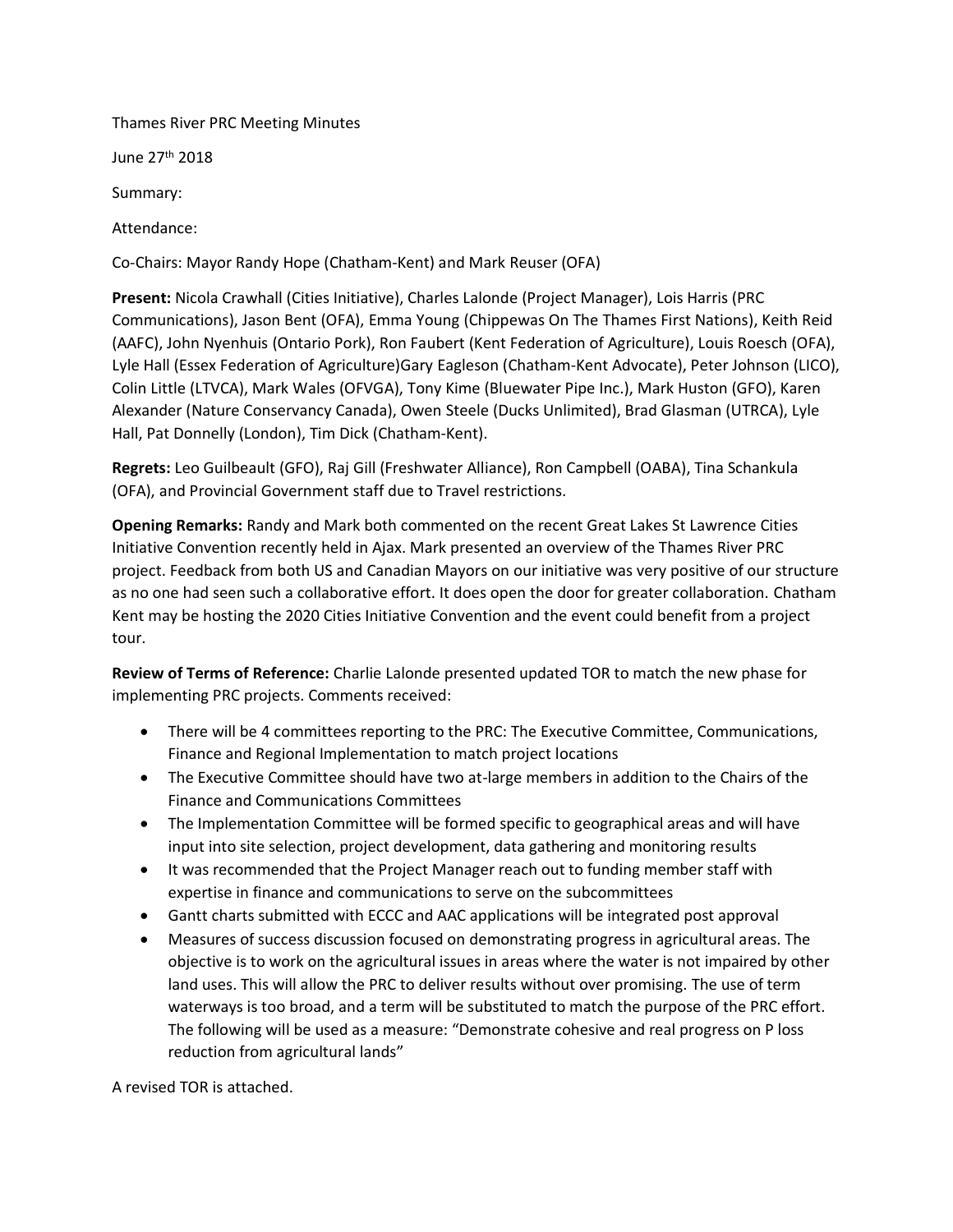Project Plan: Charlie Lalonde outlined the details from the ECCC and the AAC applications, noting that authorization had yet to be obtained. While the scope is similar the projects will be differentiated by sites. Accordingly, the information was presented as tentative. However, given the work ahead to implement projects, this meeting was being used to inform participants of the scope of the project and proceed with as much planning as possible. A copy of the slide deck is attached.

# **Committee Formation**

- Role of local farm representatives (federations and Commodity) encouraged to lead site selection process as the peer to peer approach is powerful
- Tony Kime indicated interest in the Communications sub-committee
- Randy Hope offered the services of Jim Blake for the Communications sub-committee
- Peter Johnson had interest in the regional implementation. However, the group felt Peter should be on the Executive Committee and local contractors could serve on regional subcommittees.
- Gary Gleason expressed interest in the Regional Committees
- The Project Manager and Co-Chairs will formalize the membership

# **Project Plan**

A copy of slides distributed at the meeting are attached. Comments received included:

- Meetings with CA s are needed once funding approvals have been received. Projects are complimentary and need to find synergies. A meeting will be organized for mid-July
- Other funding opportunities were discussed where leverage to ECCC funds could work. Farm organization offering research funds are a possibility.
- There could be "research" associated with various sites and worthy of exploration
- GFO has a mid-July Letter of Intent deadline to their Research Fund.
- From a Cities perspective, Community Futures funding needs to be explored
- It was recommended to reach out to Universities. Tim Dick will provide a contact for University of Windsor. The Project manager has contacts for Western, Waterloo and Guelph.
- Community Colleges should be approached for involvement with water sampling
- A competitive process was discussed to secure Lab analysis. Other opportunities may exist through Health Units and with City of London. Health Units should be willing to analyze samples as the project aims to improve water quality.
- Keith Reid offered to work with Project Manager to define water analysis parameters to ensure the different fractions of nutrients were measured.

# **Technology Selection**

A number of companies were identified as having potential to offer solutions for our sites. The selection will be based on standard criteria which will be updated in July followed by an RFP process. Randy Hope suggested we issue a RFI to give companies more time to respond.

The Project Manager will work with Nicola Crawhall to update the standards and the RFI. Members will be invited to participate and provide input. It will be important to request info at which range of P levels the technology is effective.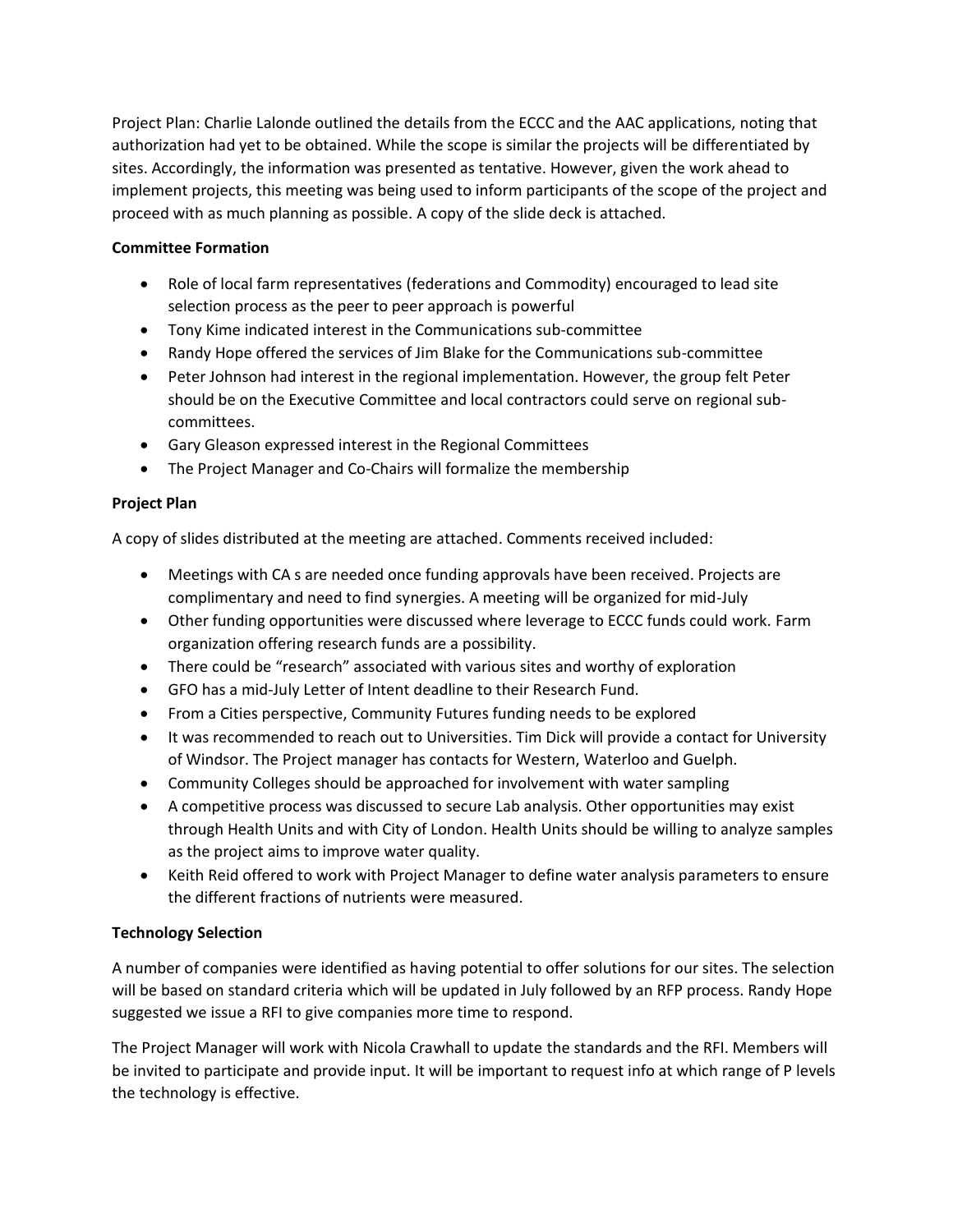# **Site Selection**

Charlie Lalonde presented draft criteria for site selection. A discussion followed with respect to advantages and disadvantages of choosing hot spots. In the end, a combination of hot spots and normal cropping sites was preferred to show the range of successes. Some members anticipated that cropping sites may only lead to mediocre results and therefore we needed to be able to test technologies where more leakage was expected.

Sites for edge of field trials could include:

- farm with bunker silos
- horticulture farms with irrigation
- farms with grain elevators
- grain based production systems where soil P is known to be high.

Technologies to remove P from municipal water would need to operate in hot spot areas and could be based on a BMP train concept.

The group had a brief discussion on what info would be collected in addition to the water sample. Generally, we would like to access the 4R Nutrient stewardship Plan and field history including tile installation info. This will become part of the site characterization work. The Project Manager will check with CA s to standardize.

A producer agreement will also be prepared.

### **Potential Sites in London**

Pat Donnelly presented slides with maps of the London area focusing on potential sites in agricultural areas. One site with a pump station on the Medway would fit requirements. Further discussions are planned in mi-July with both the City and western researchers.

# **Potential Sites on the Chippewas on the Thames First Nation Lands**

Emma Young presented maps with potential sites that could be of interest. The agricultural lands are rented to local farmers. An area closer to Longwoods Road was of interest as it was remote and had no housing influencing the site. Discussions will continue during the summer.

#### **Administration**

Administration was discussed with respect to the potential funds from both ECCC and AAC. Participants will be alerted to requirements once approval has been secured.

# **Updates**

Nicola Crawhall reminded the group of an IJC webinar on July 12<sup>th</sup> where Algae Bloom forecast will be presented.

Mark Wales reported on a future IJC report examining nutrient management practices around the Great Lakes and surrounding states, Saskatchewan, Alberta, Netherlands and Denmark. It is anticipated the report will be released in October.